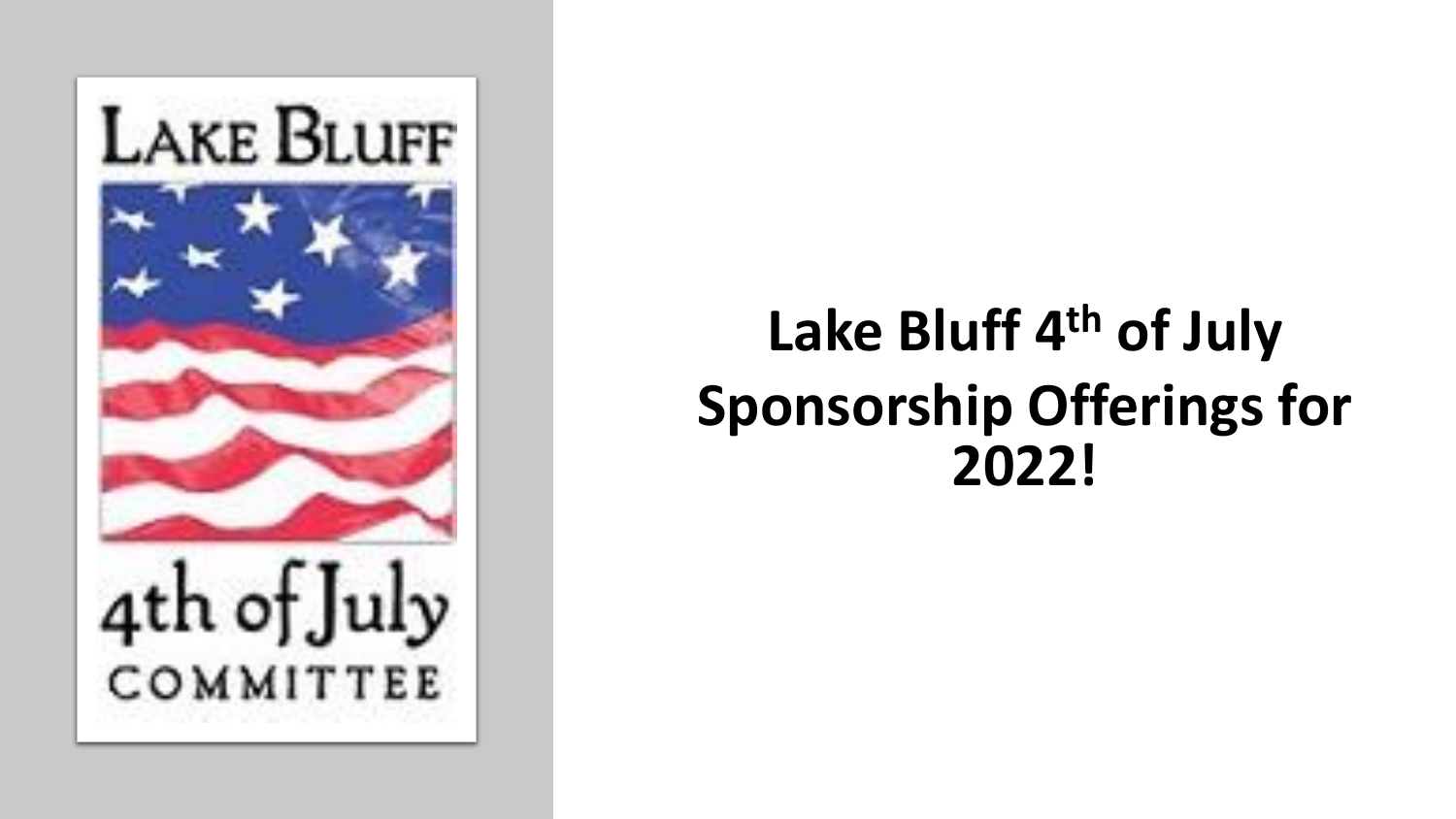## Lake Bluff 4th of July Celebration

Celebrating our nation's<br>independence since 1911

- A FULL PAGE advertisement in the Official Parade Book
- Recognition as Official Parade Sponsor on TOP of the 'Sponsor Thank You' page of the Parade Book
- Logo on the Parade's Website (celebrate.lb4july.org)
- Logo on the backside of the Official Parade Poster
- Logo on Parade Mailers, Advertising Flyer and Media Blasts
- Shout-Out & Thank You on our Social Media sites
- Recognition & Thank You of your sponsorship on our Parade Livestream
- A Parade entry (a \$100 value!)
- 4 Reserved parking spots on parade viewing
- 10 Reserved Chairs for Parade Viewing in a prime Scranton Ave Location
- Your Name & Logo Appears on a Billboard in the FRONT of the Parade
- Your Name & Logo appears on Parade Route Signage as the Title Sponsor, "Presented By….."



Flagship Sponsor \$10,000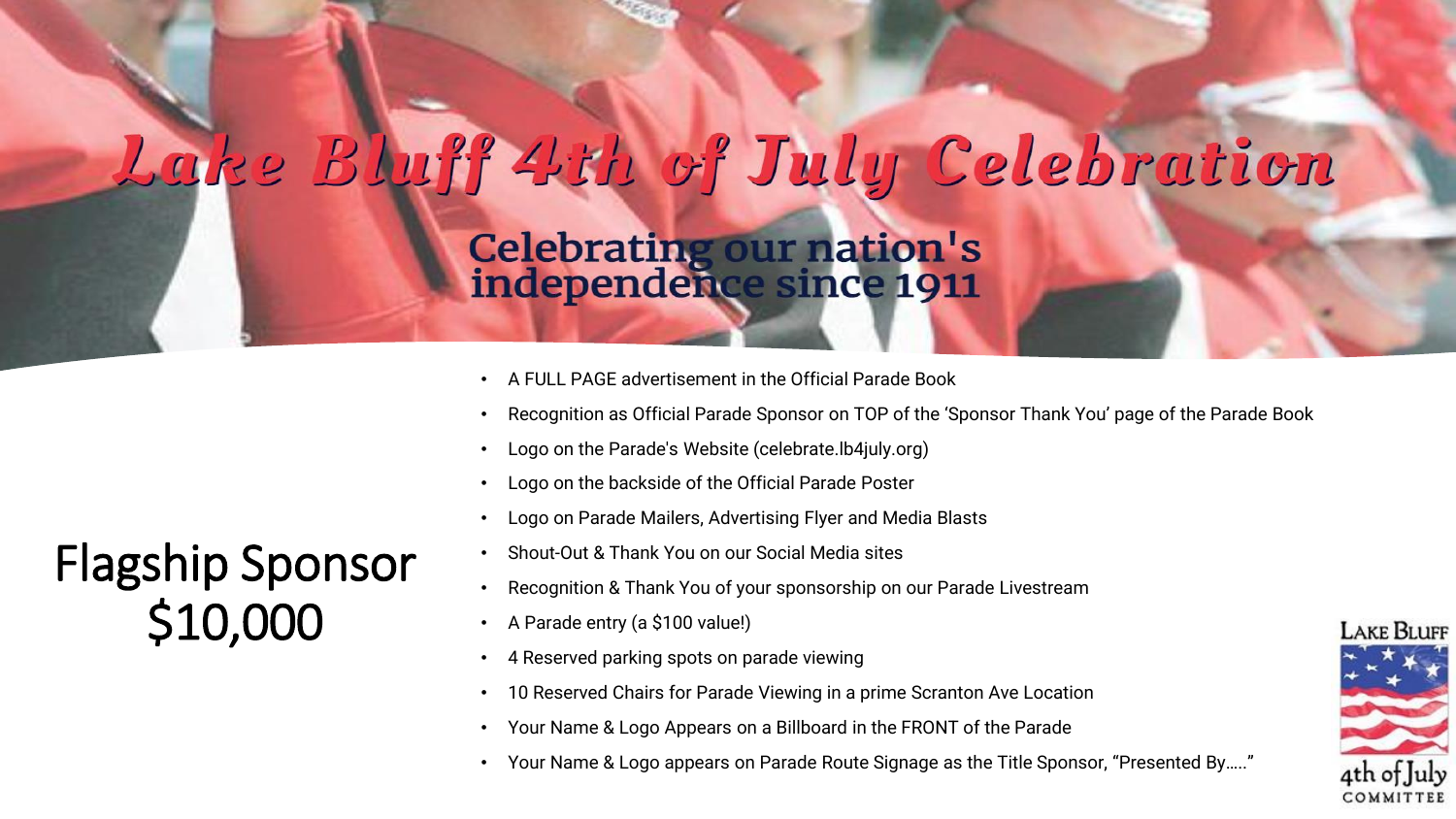# Lake

# Celebrating our nation's<br>independence since 1911

- A FULL PAGE advertisement in the Official Parade Book
- Recognition as Official Parade Sponsor on just below the Flagship Sponsor in the 'Sponsor Thank You' page of the Parade Book
- Logo on the Parade's Website (celebrate.lb4july.org)
- Logo on the backside Official Parade Poster
- Logo on Parade Mailers, Advertising Flyer and Media Blasts
- Shout-Out & Thank You on our Social Media sites
- Recognition & Thank You of your sponsorship on our Parade Livestream
- A Parade entry (a \$100 value!)
- 2 Reserved parking spots on parade viewing
- 6 Reserved Chairs for Parade Viewing in a prime Scranton Ave Location
- Your Name & Logo Appears on a Billboard in the FRONT of a Parade Band



#### Platinum Sponsor \$2,500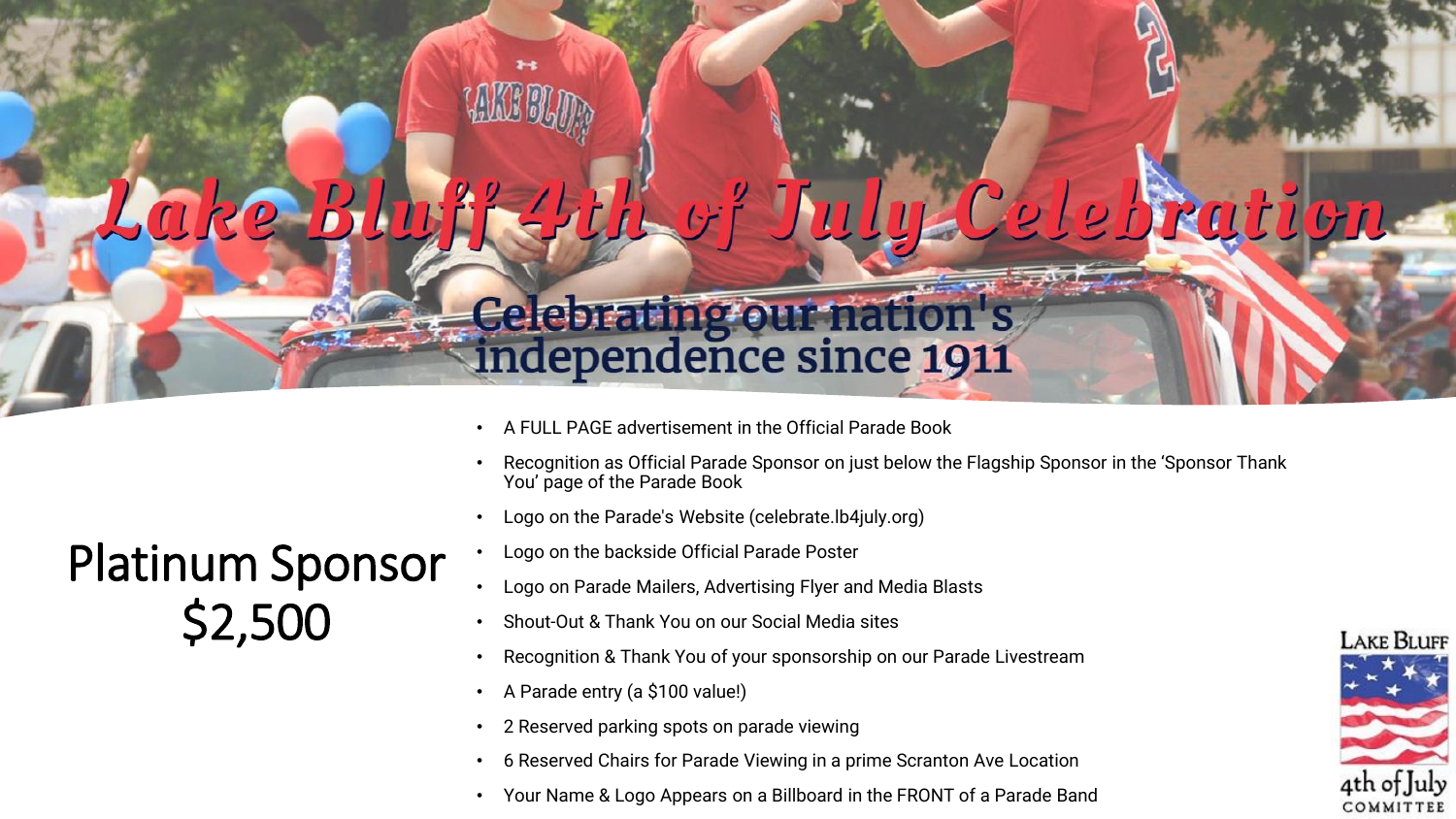# *Ake Bluff* **Tuly Celebrat** ng our nation's

Gold Sponsor \$1,250

- A HALF PAGE advertisement in the Official Parade Book
- Recognition as Official Parade Sponsor on the 'Sponsor Thank You' page of the Parade Book
- Logo on the Parade's Website (celebrate.lb4july.org)
- Logo on the backside of the Official Parade Poster
- Logo on Parade Mailers, Advertising Flyer and Media Blasts
- Shout-Out & Thank You on our Social Media sites
- Recognition & Thank You of your sponsorship on our Parade Livestream

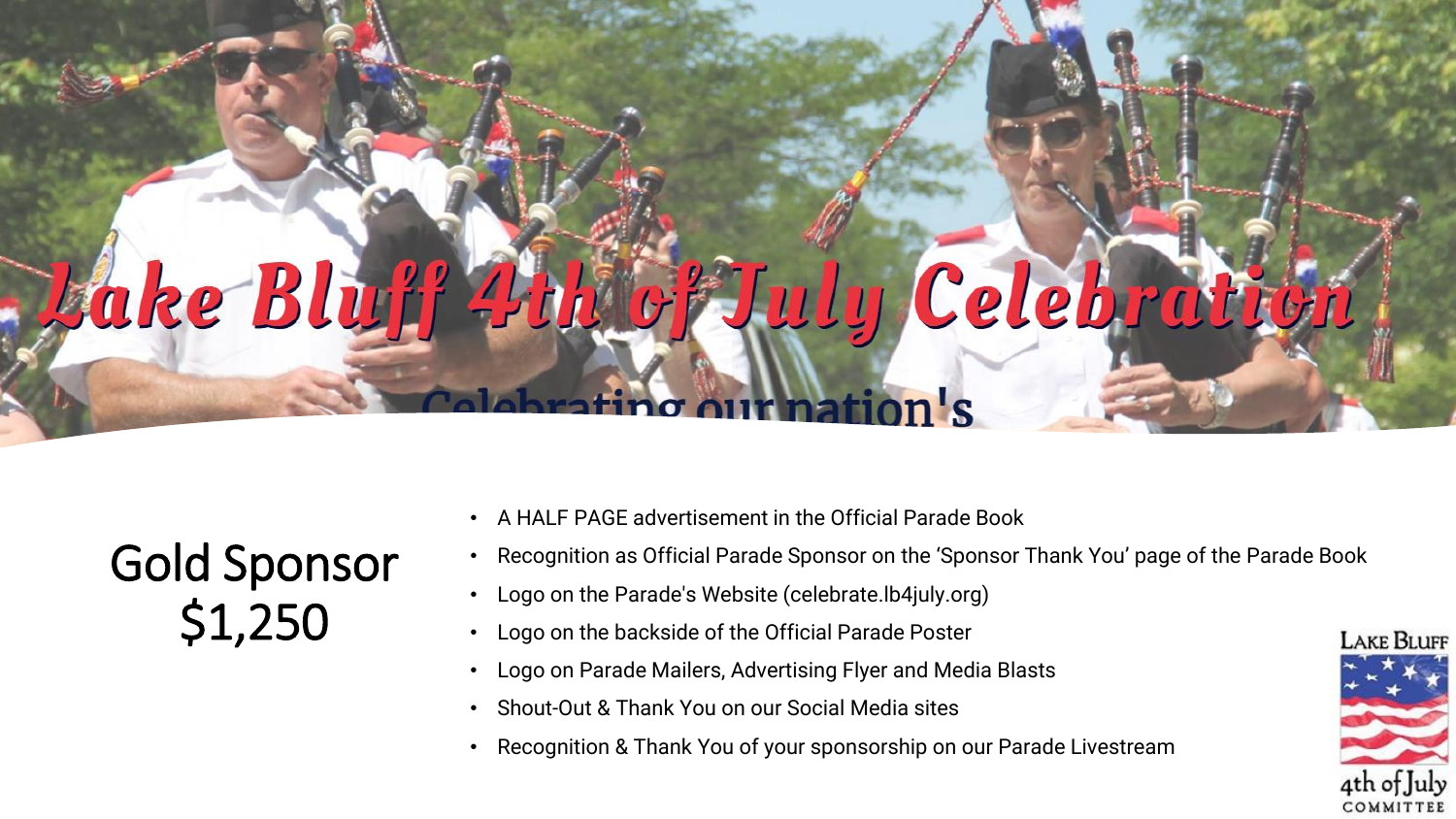

Silver Sponsor \$1,000

- A QUARTER PAGE advertisement in the Official Parade Book
- Recognition as Official Parade Sponsor on the 'Sponsor Thank You' page of the Parade Book
- Logo on the Parade's Website (celebrate.lb4july.org)
- Logo on the backside of the Official Parade Poster
- Logo on Parade Mailers, Advertising Flyer and Media Blasts

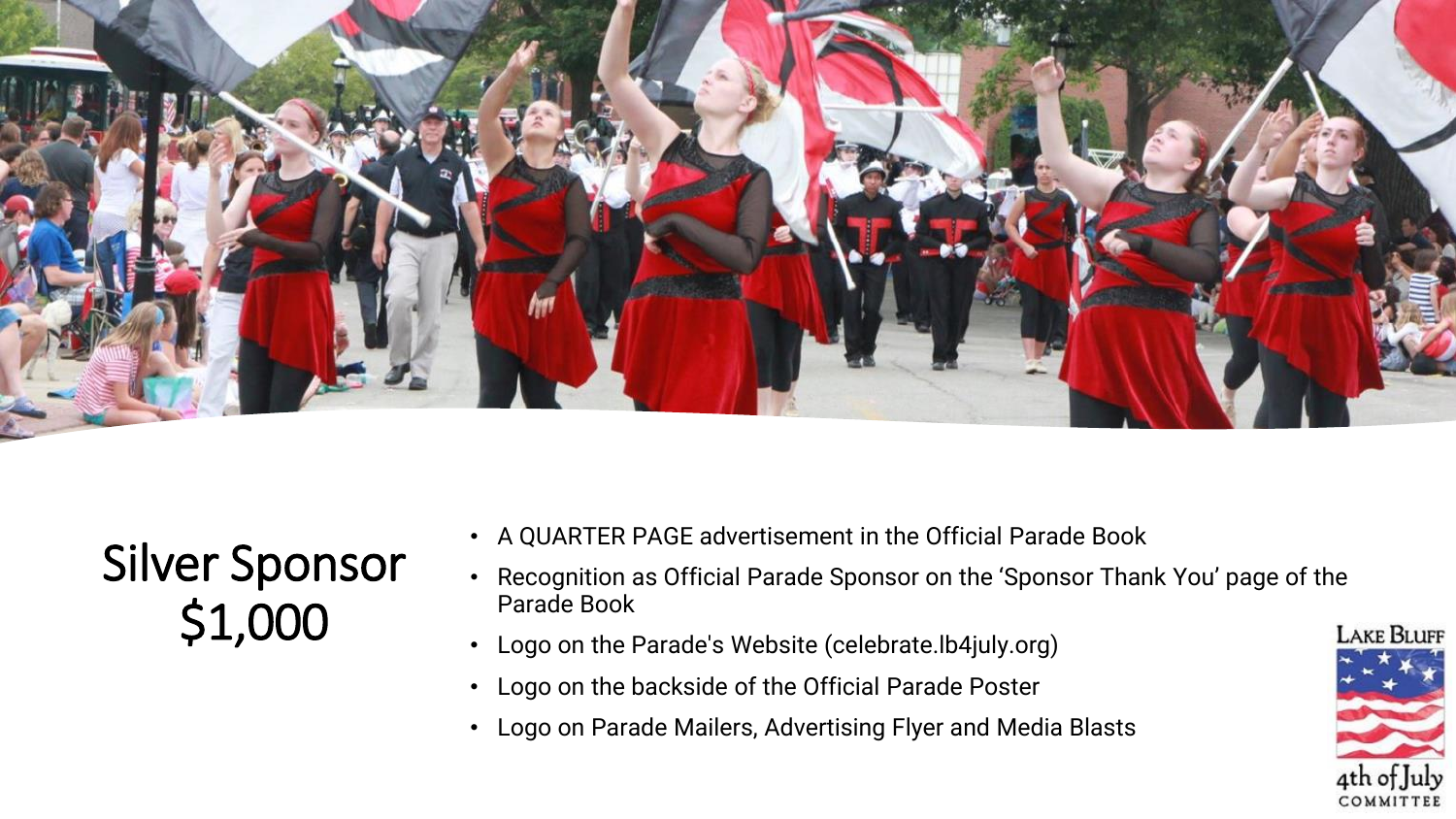

#### Specialty Sponsor \$750

- A QUARTER PAGE advertisement in the Official Parade Book
- Recognition as Official Parade Sponsor on the 'Sponsor Thank You' page of the Parade Book
- Logo on the Parade's Website (celebrate.lb4july.org)
- Logo on the backside of the Official Parade Poster

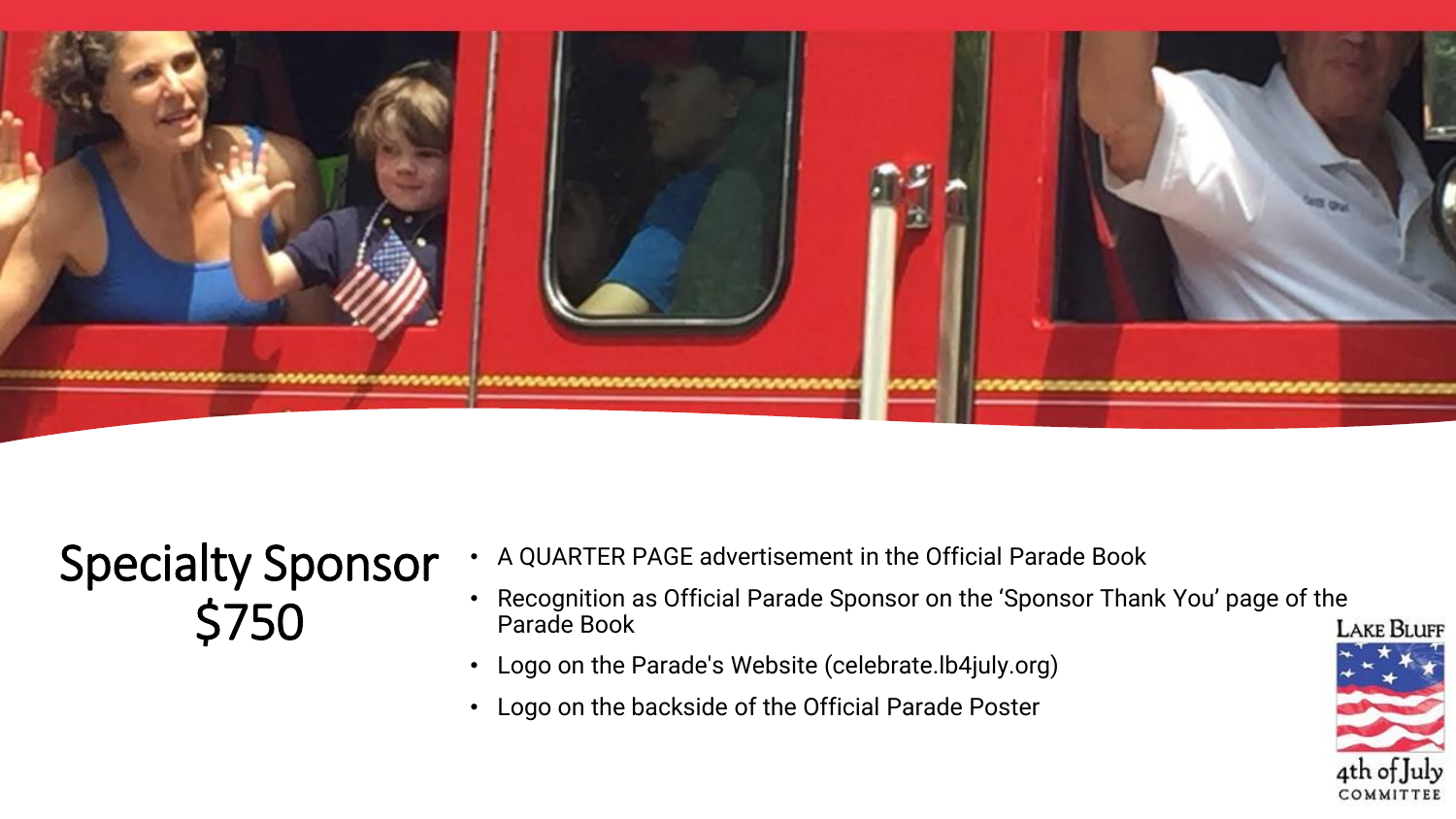

# To All our Sponsors



| <b>Sponsorship Package Benefits</b>                                                          | <b>Flagship</b><br><b>Sponsor</b> | <b>Platinum</b><br><b>Sponsor</b> | Gold<br><b>Sponsor</b> | <b>Silver</b><br><b>Sponsor</b> | <b>Specialty</b><br><b>Sponsor</b> |
|----------------------------------------------------------------------------------------------|-----------------------------------|-----------------------------------|------------------------|---------------------------------|------------------------------------|
| Advertisement in the Parade Book                                                             | Full page<br>(5385)               | Full page<br>(5385)               | $1/2$ page<br>(5250)   | $1/4$ Page<br>(5175)            | $1/4$ Page<br>(5175)               |
| Recognition as Official Parade Sponsor on the 'Sponsor Thank You' page of the<br>Parade Book | Top of<br>Page                    | <b>Below</b><br>Flagship          | Listed                 | Listed                          | Listed                             |
| Logo on the Parade's Website (celebrate. Ib4 july.org)                                       | In Website<br><b>Banner</b>       | In Website<br>Content             | In Website<br>Content  | In Website<br>Content           | In Website<br>Content              |
| Logo on the Official Parade Poster                                                           | <b>Back Side</b>                  | <b>Back Side</b>                  | <b>Back Side</b>       | <b>Back Side</b>                | <b>Back Side</b>                   |
| Logo on Parade Mailers, Advertising Flyer and Media Blasts                                   | Included                          | Included                          | Included               | Included                        |                                    |
| Shout-Out & Thank You on our Social Media sites                                              | Included                          | Included                          | Included               |                                 |                                    |
| Recognition & Thank You of your sposorship on our Parade LiveStream                          | <b>Included</b>                   | Included                          | Included               |                                 |                                    |
| You are Offered a Parade entry (a \$100 value!)                                              | Single Car                        | Single Car                        |                        |                                 |                                    |
| Reserved parking spots on parade viewing                                                     | 4 spots                           | 2 spots                           |                        |                                 |                                    |
| Seats in the Grand Stands                                                                    | 10 Chairs                         | 6 Chairs                          |                        |                                 |                                    |
| A banner in the Parade                                                                       | Front of<br>Parade                | Front of a<br><b>Band</b>         |                        |                                 |                                    |
| Your Name & Logo Appears on a Billboard in the Parade                                        | Included                          |                                   |                        |                                 |                                    |
| Your Name & Logo appears on Parade Route Signage as the FLAGSHIP Sponsor,<br>"Presented By"  | All Signage                       |                                   |                        |                                 |                                    |